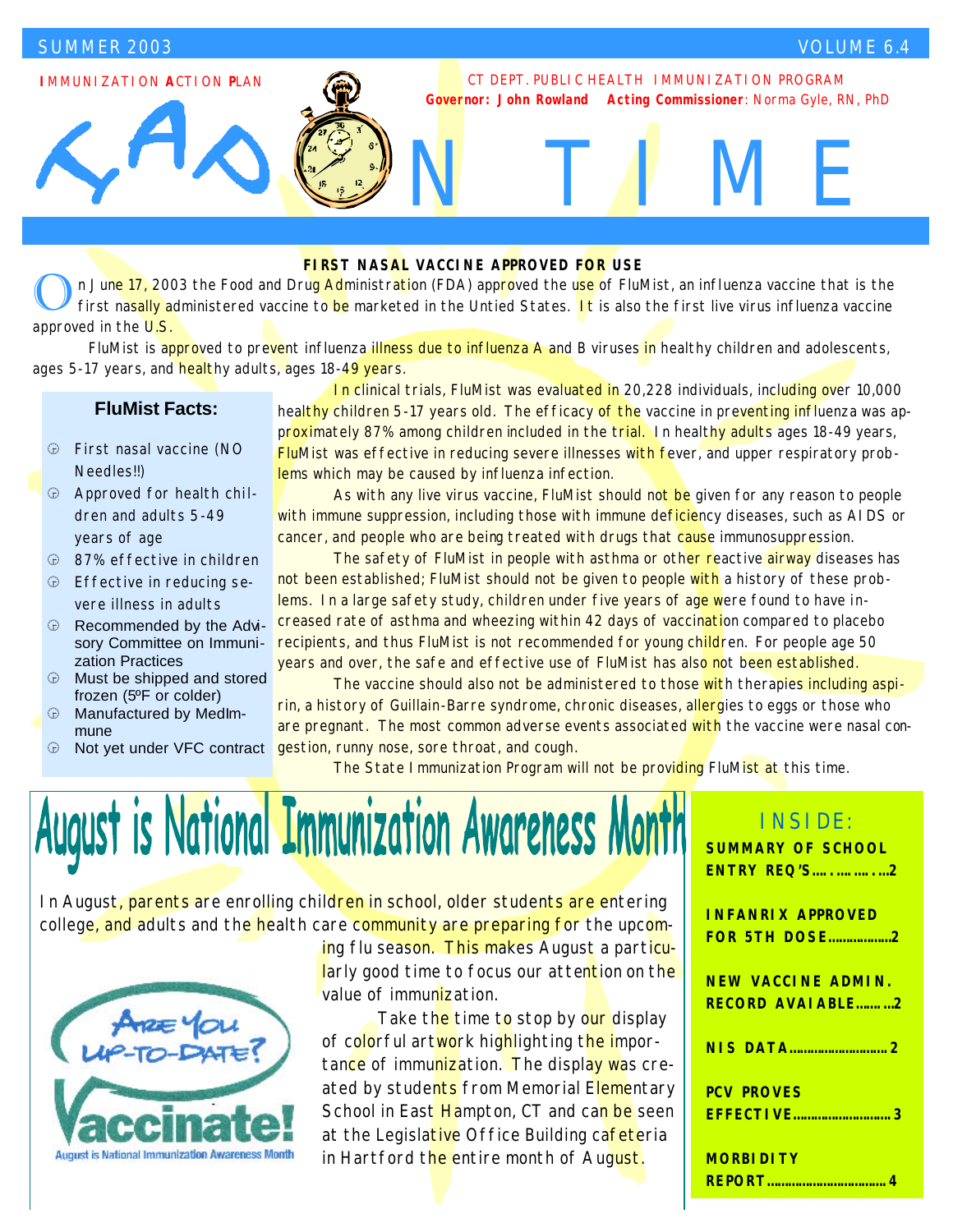

#### **DTaP**

GlaxoSmithKline's Infanrix product (Diphtheria and Tetanus Toxoids and Acellular Pertussis Vaccine Adsorbed) has received approval from the U.S. Food and Drug Administration (FDA) to be administered as a fifth consecutive dose for children between the ages of 4 to 6 years for the prevention of diphtheria, tetanus and Pertussis. Infanrix had previously been approved by the FDA for the DTaP three-dose primary series and the fourth dose given in the second year of life.

#### **MMR** (College Immunization Requirements)

Starting July 1, 2003 a change in the college immunization requirement for measles and rubella went into effect for certain students. The change in the legislation now allows for any student who graduated from a Connecticut public or nonpublic high school since 1999 to be exempt from the measles and rubella vaccination requirement except in the case of students who have medical or religious exemption. The new law eliminates requirements that higher educational institutions obtain proof of adequate measles and rubella immunizations before enrolling any full-time or matriculating student who meet the above criteria.

### **NEW VACCINE ADMINISTRATION RECORD**

A new Vaccine Administration Record has been developed by the State Immunization Program. Improvements include

- $$\oplus$$  A place to indicate the patients insurance
- $\Theta$  A place to document the combination vaccine, Pediarix
- $\oplus$  A place to document Influenza vaccine
- â A reminder to the vaccine administrator to give the VIS statement for each vaccine given

The new form is available on the state DPH Immunization Program website www.dph.state.ct.us

#### **NEW NIS DATA IN**

The most recent\* national data for primary series completion (4 DTP, 3 polio, 1 MMR, 3 Hepatitis B, and 3 HiB) from the National Immunization Survey places CT fifth in the nation:

| #1 | Massachusetts  | 86.2% |
|----|----------------|-------|
| #2 | Rhode I sland  | 84.5% |
| #3 | New Hampshire  | 83.5% |
| #4 | North Carolina | 82.4% |
| #5 | Connecticut    | 81.9% |
|    |                |       |

*\* Data based on children born from 2/99 through 5/01*

#### **ERROR NOTICE!**

An error was noted in the last (Spring '03) issue of IAP On Time. On p. 4 (Summary of School Entry Immunization Requirements…) the Varicella was accidentally omitted from the Kindergarten group. The Summary has been reprinted for your clarification.

#### **KINDERGARTEN OR ANY NEW ENTERER: DTaP/DTP**

- Minimum of 4 doses, but most children will have 5 doses
- Last dose must be given on or after the 4th birthday
- Minimum interval between dose 1 and 2 is 4 weeks
- Minimum interval between dose 2 and 3 is 4 weeks
- Minimum interval between dose 3 and 4 is 6 months
- If child is = 7, Pertussis is not needed. Td should be given. **Polio**
- Minimum of 3 doses, but most children will have 4 doses
- Last dose must be given on or after the 4th birthday
- Minimum interval between dose 1 and 2 is 4 weeks
- Minimum interval between dose 2 and 3 is 4 weeks

#### **Hib**

#### *Children < 5*

- One dose given on or after the first birthday
- *Children =5* No HIB is required

### **MMR**

- 2 doses of measles-containing vaccine, 1 dose of mumps, 1 dose of rubella
- 1st given on or after 1st birthday
- Minimum interval between dose 1 and 2 is 4 weeks

#### **Hepatitis B**

- 3 doses
- 2nd dose must be at least 4 weeks after the 1st dose
- Third dose must be given at least 4 months after the 1st dose and at least 2 months after the second dose
- Third dose must not have been given before 6 mo. of age **Chicken Pox**

#### Proof of immunity to chicken pox by either:

- Documentation from a physician P.A., or A.P.R.N. of having had the disease, OR,
- a blood test showing immunity, OR,
- 1 dose Varicella vaccine given on or after 1st birthday

#### **ALL 7TH GRADERS**

#### **Chicken Pox**

Proof of immunity to chicken pox by either:

- Documentation from a physician, P.A., or A.P.R.N. of having had the disease, OR,
- a blood test showing immunity, OR,
- If < 13 years of age, 1 dose Varicella vaccine = 1st birthday If 13 or older, 2 doses separated by a minimum of 4 weeks

#### **Hepatitis B**

At least 1 dose given prior to entry

#### **ALL 8TH GRADERS**

#### **Hepatitis B**

- Completion of 3 dose series
- 2nd dose must be at least 4 weeks after the 1st dose
- Third dose must be given at least 4 months after the 1st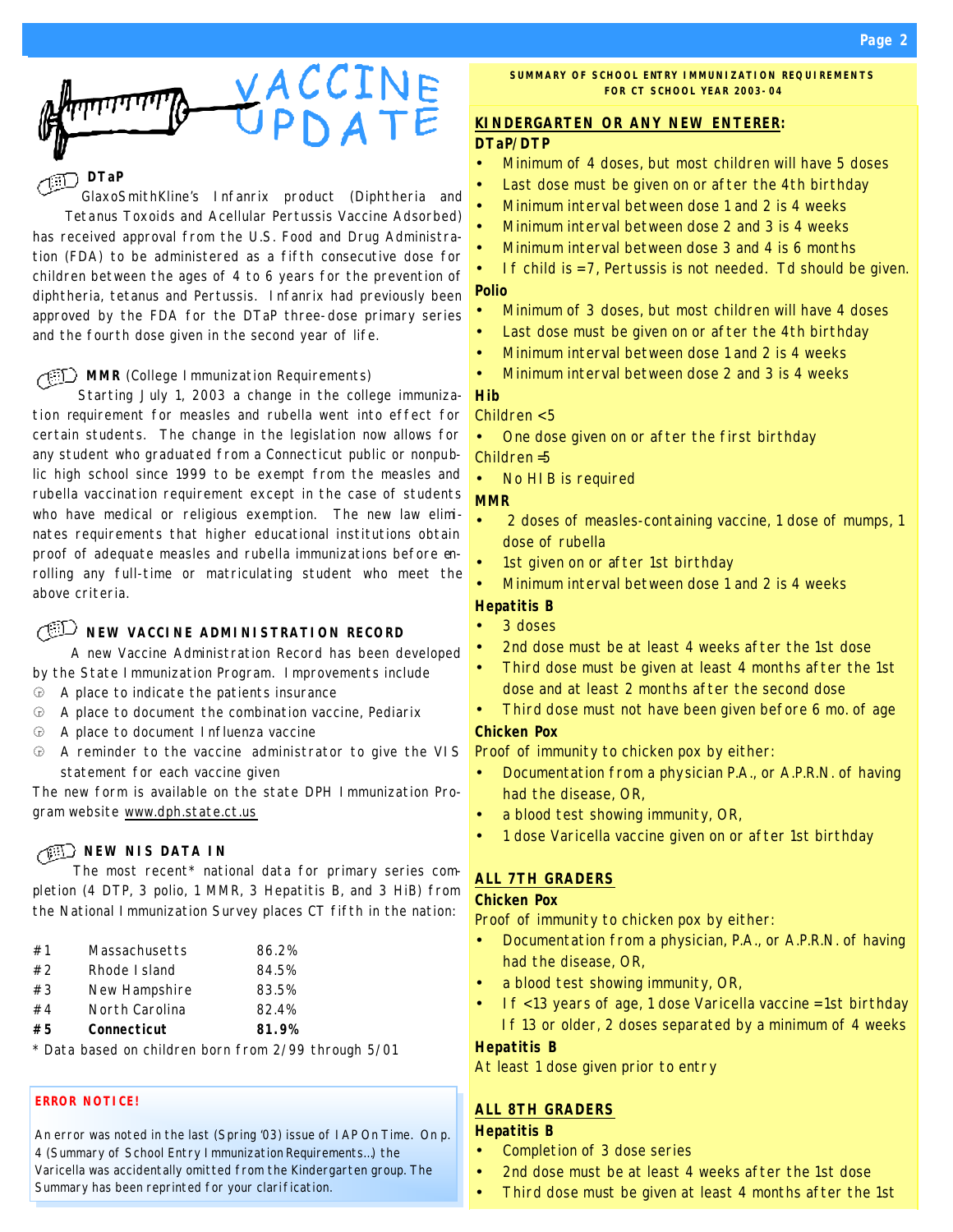## **REGISTRY UPDATE**

#### **NEW REGISTRY SYSTEM A GO**

A proposal has been accepted by registry software developer, Altarum to begin customization of the Connecticut Registry. A February 2004 roll-out is expected.

#### **NO MORE HEP B LOGS**

With the advent of the Electronic Vital Records System (EVRS), the first hepatitis B given in the hospital is entered into the system by hospital

staff and then downloaded into CIRTS. Thus, there is no longer a need to send paper hepatitis B logs to the state. A letter will be sent out in the near future to all hospitals about this change.

#### **CT SEES DECLINE IN PNEUMOCOCCAL DISEASE WITH INTRODUCTION OF PCV**

In an active surveillance project conducted by Nancy Barrett, MS, MPH, Susan Petit, MPH, Zach Fraser, and James Hadler, MD, MPH, State Epidemiologists for CT, the incidence of invasive pneumococcal disease (IPD) and in particular, the effects of the introduction of the pneumococcal conjugate vaccine (PCV) on rates of IPD was studied over a 7-year period.

 Case data obtained by medical record review revealed that from 1996-2002, rates of IPD remained highest among those <2 years of age and among blacks *(see graph 1, p.4)*. However, rates of IPD declined significantly among those in all age groups except 5-17 year olds (74% in <2 years of age; 54% in 2-4 years of age; 25% in those 18-64 years, and 31% in those >64 years) *(see graph 2 p.4).* By race/ethnicity among those <2 years of age, IPD rates declined 75% among whites, 92% among blacks, and 57% among Hispanics. *(see graph 3 p.4)* By race / ethnicity among those > 64 years of age, IPD rates declined 30% among whites and 54% among Hispanics but only 5% among blacks. The declines in all age groups were almost exclusively in cases with isolate serotypes contained in the 7-valent PCV. Among this group, significant declines occurred between 1998-99 and 2002 among all except those 5-17 years old.

 The surveillance data collected from this study concludes that the effect of the introduction of the 7-valent pneumococcal conjugate vaccine among children <2 years of age has resulted in dramatic declines in rates of IPD not only in the target age group, but in all age groups. These reductions are primary due to serotypes contained in the 7-valent vaccine. This suggests that young children are a source of exposure to the pneumococci for older age groups, and that a herd immunity effect is beginning to be seen.

 For more information on pneumococcal disease surveillance contact the State Epidemiology Program, Connecticut Department of Public Health at (860) 509-7994.



#### *Page 3*

**Local IAP Coordinators**

> **Bridgeport** VACANT XXX-XXXX

**Bristol-Burlington** Beth Mertz (860) 584-7682

**Danbury** Irene Litwak (203) 730-5240

**East Hartford** Rory Angulo (860) 291-7390

**Hartford** Leticia Marulanda (860) 547-1426 X7033

> **Meriden** Kate Baker (203) 630-4251

**Middletown** Jaime Grass (860) 344-3471

**Naugatuck Valley** Maritza Rosado (203) 924-9548

**New Britain** Ramona Anderson (860) 612-2777

**New Haven** Jennifer Rich (203) 946-7097

**New London** Susan Curcio (860) 447-8322

**Northeast Region** Janet Johnson (860) 928-6541 X2013

> **Norwalk** Pam Bates (203) 854-7728

> **Stamford** Susan Leifer (203) 977-5098

**Torrington** Sue Sawula (860) 489-0436

**Uncas** Ginny Haas (860) 823-1189

**Waterbury** Randy York (203) 346-3907

**West Haven** Betty Murphy (203) 937-3665

**Windham** Karin Davis (860) 423-4534